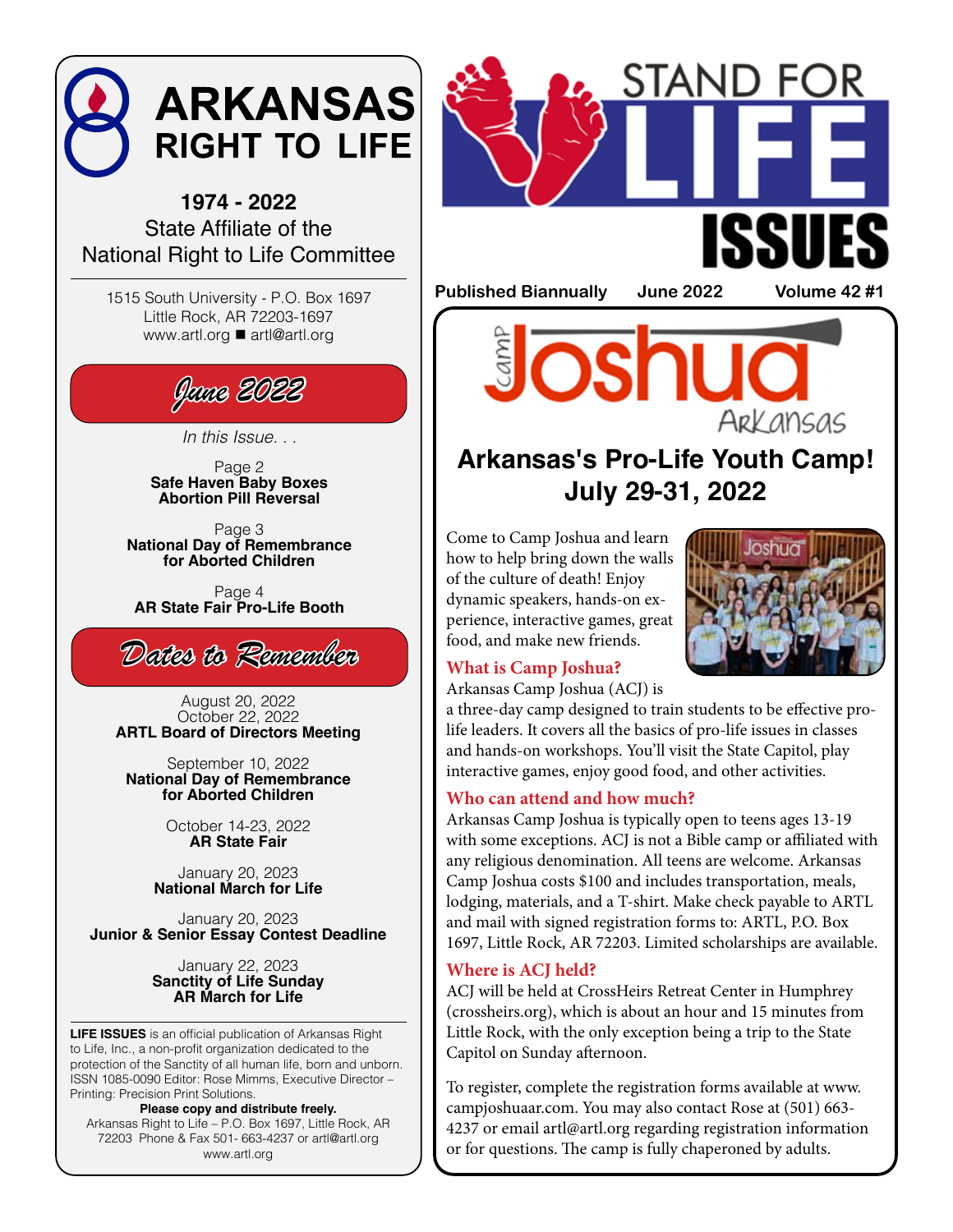# **3 Healthy Newborns Surrendered in Arkansas! Support the Arkansas Safe Haven billboard campaign**

**Far too often we hear disturbing reports of newborn babies abandoned in dumpsters, toilets, trashbags, in the woods or in other unsafe places.** *This doesn't have to happen!* Under the Safe Haven Law newborns can be surrendered at safe locations with no questions asked. Your donation to the Arkansas Safe Haven billboard campaign can literally save a baby from death resulting from unlawful abandonment.

## **End Infant Abandonment. Follow Safe Haven Law.**



## **9 ARKANSAS LOCATIONS:**

**Benton Fire Station #3 Rogers Fire Station #5 Rogers Fire Station #7 Springdale Fire Station #6 Jonesboro Fire Station #3**

**Conway Fire Station #1 Maumelle Fire Station #1 Fort Smith Fire Station #11 El Dorado Fire Department**

## **YOU CAN MAKE A DIFFERENCE TODAY!**

**CALL THE 24/7 HELPLINE** (877) 558-0333

**VISIT THE WEBSITE:** 

www.AbortionPillReversal.com

Organizations or individuals wishing to support the Safe Haven Baby Box billboard campaign may visit artl.org/donate or mail a tax-deductible gift to Arkansas Right to Life Educational Trust Fund (note Billboard Campaign in check or online), Box 1697, Little Rock, AR 72203-1697. **For more information or questions about the campaign call (501) 663-4237 or email artl@artl.org.**



# It may not be too late! To save your pregnancy

**accounted for 1,725 of the 3,154 babies aborted in Arkansas in 2020 – that's 55%.** *Your baby doesn't have to be one of those statistics!* **Abortion Pill Reversal** may reverse the effects of the abortion pill! Already, more than 3,000 babies have been saved by this method!

**Chemical abortions (Mifeprex or RU-486)** 



This is an educational message from: **ARKANSAS** RIGHT TO LIFE arti.org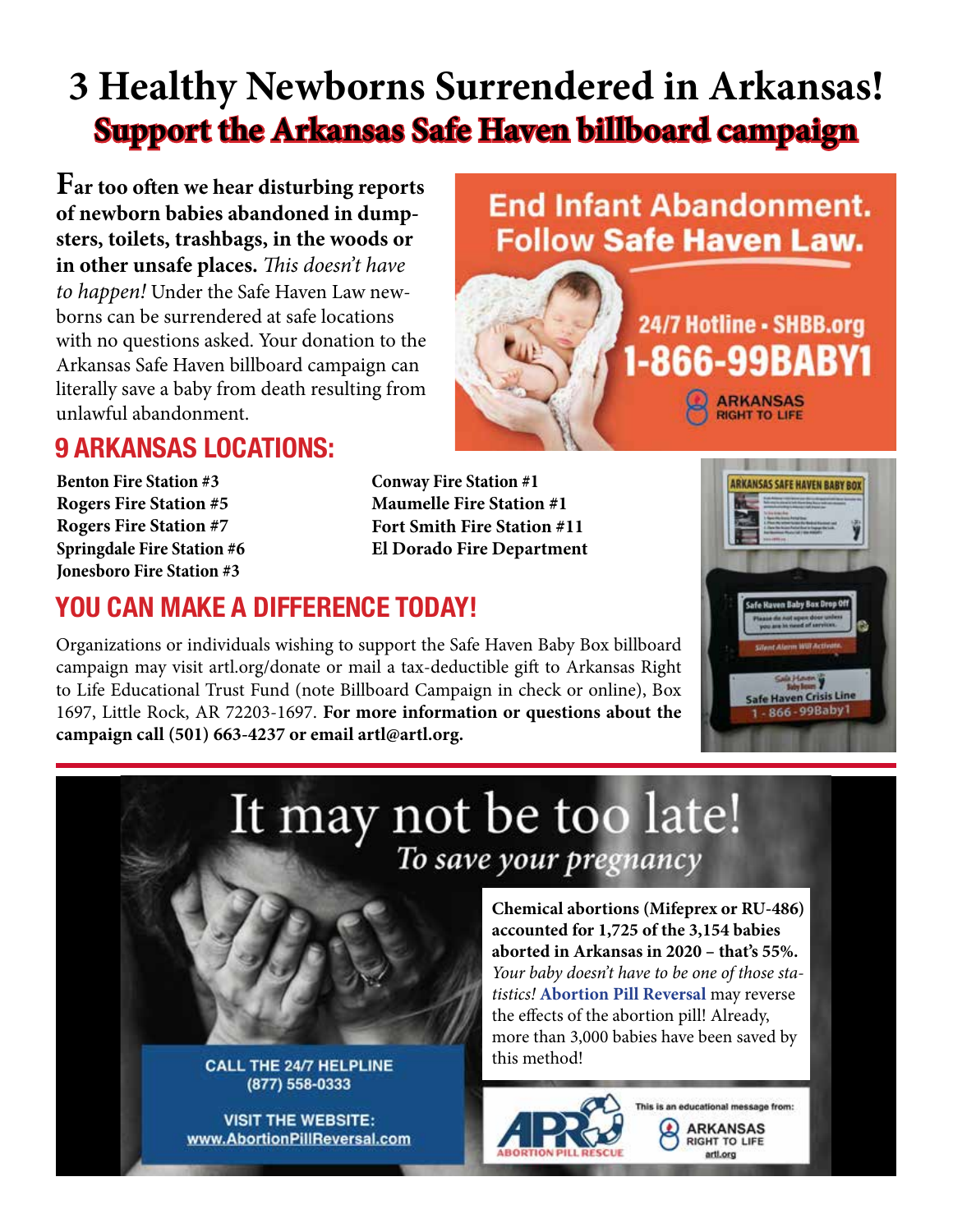| ᆚ                                                                                                    |                                                                                         | Memorial Tribute                                                                                                                                                                                                                                                                                                                                                                                                                                                           |                                                                                                                    |
|------------------------------------------------------------------------------------------------------|-----------------------------------------------------------------------------------------|----------------------------------------------------------------------------------------------------------------------------------------------------------------------------------------------------------------------------------------------------------------------------------------------------------------------------------------------------------------------------------------------------------------------------------------------------------------------------|--------------------------------------------------------------------------------------------------------------------|
|                                                                                                      |                                                                                         | What better way to remember a family member or friend, either living or deceased by making a<br>gift contribution in the person's name to the cause of LIFE! An acknowledgment card will be sent<br>to the honored person or to the family of the deceased, with the contribution amount kept<br>confidential. Please make your tax-deductible gift payable to the Arkansas Right to Life<br>Educational Trust Fund (ARTLETF). Your contribution is sincerely appreciated. |                                                                                                                    |
|                                                                                                      |                                                                                         | <b>A GIFT FOR LIFE</b>                                                                                                                                                                                                                                                                                                                                                                                                                                                     |                                                                                                                    |
|                                                                                                      |                                                                                         | Enclosed is our donation of: $$100$ _ $$50$ $$25$ _ $$$ _ $$$ _ _ (amount)                                                                                                                                                                                                                                                                                                                                                                                                 |                                                                                                                    |
|                                                                                                      |                                                                                         |                                                                                                                                                                                                                                                                                                                                                                                                                                                                            |                                                                                                                    |
|                                                                                                      |                                                                                         |                                                                                                                                                                                                                                                                                                                                                                                                                                                                            |                                                                                                                    |
| Va Mexicap of                                                                                        |                                                                                         |                                                                                                                                                                                                                                                                                                                                                                                                                                                                            |                                                                                                                    |
| Larry C. Mimms<br>From: Patricia Hillis<br>Rudy & Annie Reyes<br>John & Kay Thomas<br>Saline Co. RTL | Lisa & John Worn<br>Debbie Meagher<br>David O'Steen<br>June Matheny<br>Deb & Mike Brown | <b>Mary Silfies</b><br>Don & Anne Dierks<br>Cynthia J. Hejna<br>Perry Co. RTL<br>Wayne & Barbara Mays                                                                                                                                                                                                                                                                                                                                                                      | Jim & Mary Larmoyeux<br>Julia Palmer<br>Rachel Lang<br>Dr. & Mrs. Richard Wyatt<br><b>Options Pregnancy Center</b> |
| <b>Mary Darlene Richarson</b><br>From: Wendell<br>& Juanema Hinesley                                 | <b>Robert (Bob) Fiedler</b><br>From: Mary Anne Fiedler                                  | Olen Wilson & Terri Ward<br>From: Douglas<br>& Linda Dumont                                                                                                                                                                                                                                                                                                                                                                                                                | <b>Beulah Stone</b><br>& Harold Cox<br>From: Perry County RTL                                                      |
|                                                                                                      | Vo Honor of                                                                             |                                                                                                                                                                                                                                                                                                                                                                                                                                                                            |                                                                                                                    |
| <b>Lisa Conley</b><br>From: Charles L Conley, Jr.                                                    | <b>Rocky &amp; Margie Chase</b><br>From: Don & Ann Dierks                               | <b>Steve Clark</b><br>From: Ronald<br>& Nancy Clark                                                                                                                                                                                                                                                                                                                                                                                                                        | <b>Raz Pittman</b><br>From: Lewis Nelson<br><b>Ballard III</b>                                                     |

# **National Day of Remembrance for Aborted Children Sept. 10**

Everyone is invited to honor aborted babies at the **10th Annual National Day of Remembrance from 11:30 a.m.-noon at the Life Center Memorial Garden for the Unborn, 1515 S. University Ave., Little Rock.**

"This is an outdoor event, so dress appropriately and please bring your own chair for comfort," said Rose Mimms, ARTL executive director.

For more information about this annual pro-life event, contact Mimms at 501- 663-4237 or artl@artl.org. Additional information is available on the event website at https://nationaldayofremembrance.org.